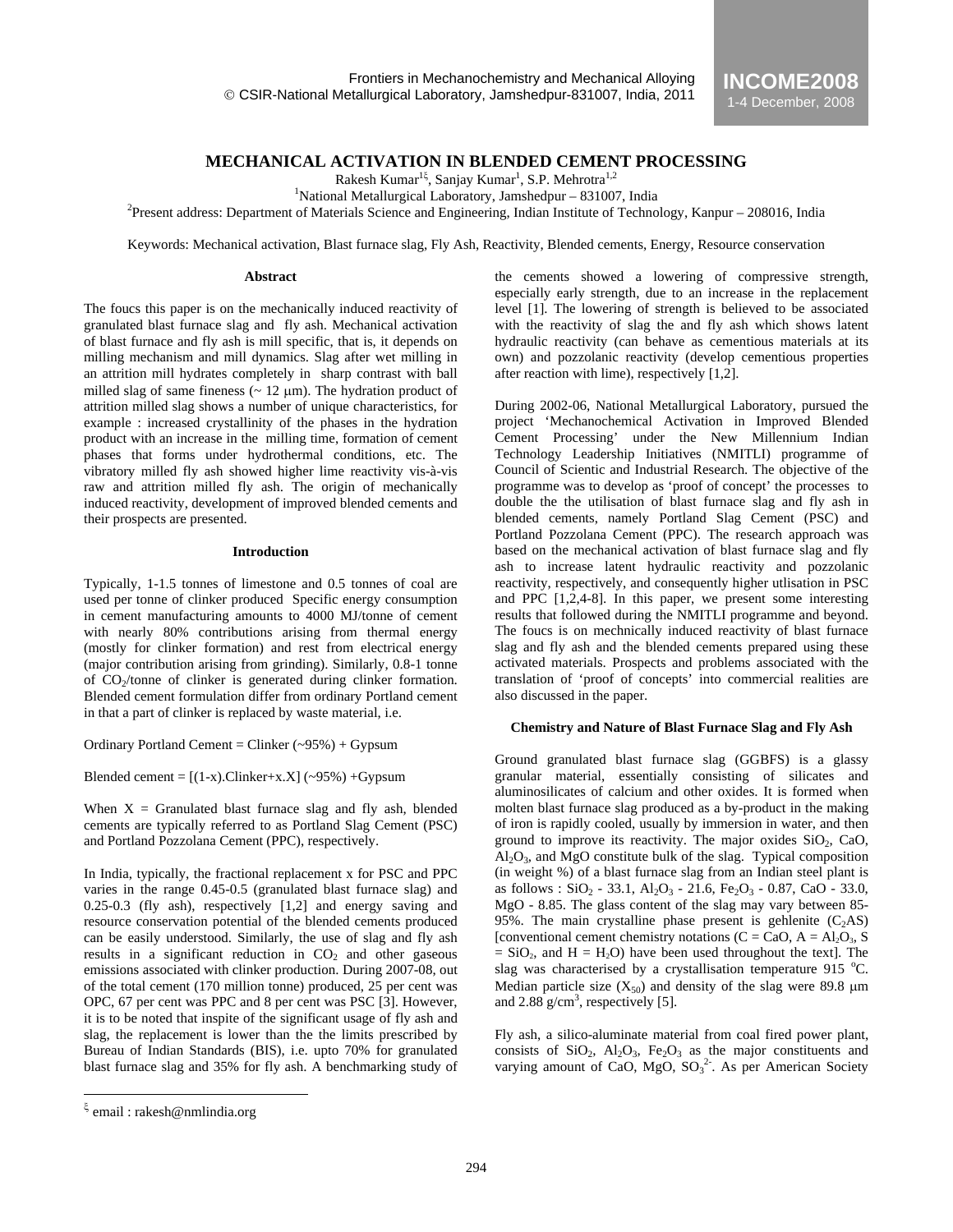for Testing Materials (ASTM C 618), fly ash containing more than 70%  $SiO_2$ ,  $Al_2O_3$  and  $Fe_2O_3$  and less than about 5% CaO are classified as Class F fly ash and those containing higher CaO (> 5%) are referred to as Class C fly ash [2]. Wide variation in the composition of fly ash are observed, Typical composition of Indian fly ash (in weight %) is as follows :  $\text{Al}_2\text{O}_3$ : 13.0–35.0, SiO<sub>2</sub>: 53.0–71.0, Fe<sub>2</sub>O<sub>3</sub>: 3.5–12.0, CaO: 0.6–6.0, MgO: 0.28– 3.24,  $SO_3$ : 0.005–11. Majority of Indian fly ash belongs to Class F. The glassy (amorphous) siliceous spherical particulates are the active pozzolanic portion of fly ash. Typically, fly ash contains 30-50% glass, and quartz  $(SiO<sub>2</sub>)$  and mullite  $(A1<sub>2</sub>Si<sub>2</sub>O<sub>8</sub>)$  are the main crystalline phases present.

Figure 1 summarises the differences between blast furnace slag and fly ash in terms of chemistry, glass content and phases present, and morphology.



Figure 1. Differences between granulated blast furnace slag (GBFS) and Fly ash in terms of chemistry, morphology and nature of phases

The slag without an activator does react with water; however, the rate of hydration is very slow. Simplistic description of slag hydration in water is as follows :

 $GBFS + H<sub>2</sub>O \rightarrow C-S-H phases$ 

On the other hand, pozzolanic reaction of fly ash can be represented as :

### Fly ash +  $CH \rightarrow C-S-H$  phases

CH for the pozzolanic reaction is supplied by the hydration reaction of cement phases (i.e.  $C_3S$ ,  $C_2S$ ). Class F fly ash shows primarily pozzolanic reactivity. Granulated blast furnace slag shows latent hydraulic activity and some pozzolanic reactivity is possible depending on the calcium content of the slag. The hydration of slag in water is inhibited due to the formation of an impervious hydration product layer on the surface of slag particles [9].

#### **Mechanically Induced Recativity of Blast Furnace Slag**

#### Role of Milling Device

Recent studies have shown that complete hydration of the slag is possible without a chemical activator if the slag is mechanically activated in an attrition mill [5]. The slag that was attrition milled for about 30 min or more was found to hydrate completely after 28 days (Fig. 2). This was an interesting observation since prolonged wet ball milling of slag for one month has been reported to result in only 15-20% slag hydration [10] and, even after 1-2 years, maximum reported hydration of slag in PSC is 45- 75% [11].



Figure 2. SEM micrograph of hydrated blast furnace slag after attrition milling for 5, 15 and 30 min [Hydration time 28 days, Temperature  $27^{\circ}$ C]

The mechanical activation effect is clearly demonstrated during conduction calorimetric studies on ball milled and attrition milled slag of nearly same size  $(d_{50} \sim 12 \mu m)$  (Fig. 3). Unlike ball milled slag, attrition milled slag begins to hydrate after 48 h [5,10]. Thus, it is possible to prepare reactive blast furnace slag using attrition milling [12].



Figure 3. Calorimetric response at 27 °C showing comparison between ball milled and attrition milled slag

Ball mill and attrition mill differ in terms of mill energy which is directly proportional to the product of 'stress intensity (SI)' (measure of impact intensity) and 'stress number (SN)' (contact between media and material). Typically, attrition mills are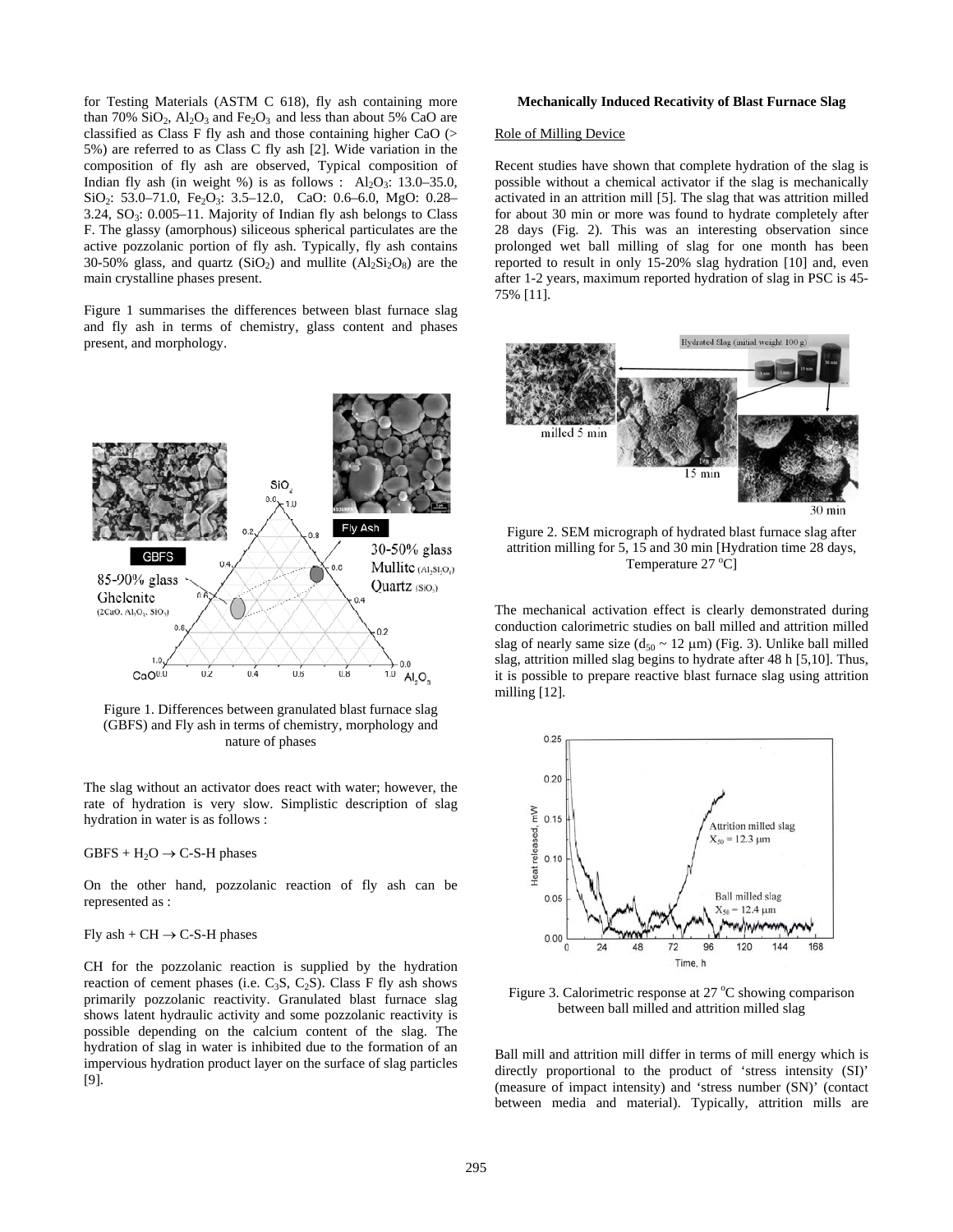characterised by two to three order of magnitude higher energy as compared to ball mills [13,14]. This means that milling energy plays a critical role in the activation process. X-ray powder diffraction and transmission electron microscopy did not reveal any change in the nature of slag after mechanical activation. Characterisation of the effect of mechanical activation on amorphous material such as granulated slag remains a challenging problem. The problem is made further complex when activation is carried out in the presence of water. Mechanical activation during wet milling in an attrition mill results in a change in surface charge as indicated by Zeta potential measurements. The change in Zeta potential suggests, additionally, possibility of surface activation [5,8]. It is likely that the impervious film formed during hydration of slag in pure water become unstable with time due to the altered nature of surface for attrion milled slag and consequently, continued hydration of the slag.

# Nature of Hydration Product

The hydration product of the mechanically activated slag shows number of unique features. It is reported that slag after wet ball milling and simultaneous hydration, even after 28 days, shows only a small amount of amorphous product [10]. In sharp contrast to published literature on the nature of hydrated slag [9-11,15,16], the product formed after 28 days hydration of attrition milled slag has crystalline character and its crystallinity increases with milling time (Fig. 4). In addition, the presence of a di-calcium-silicatehydrate phase ( $\alpha$ -C<sub>2</sub>SH) that normally forms under hydrothermal condition and a Ca-deficient and Si-Al- rich phase (average Ca/Si mole ratio  $< 0.1$  and Si/Al  $\sim 3$ ) is indicated, especially in the hydration product of slag that was activated for longer time [5].



Figure 4. X-ray powder diffraction patterns showing increasing crystallinity of hydrated slag with milling time

## **Mechanically Induced Recativity of Fly Ash**

Lime reactivity of raw fly ash (RFA) was compared with vibratory milled fly ash (VMFA) and attrition milled fly ash (AMFA). The mechanically activated fly ash samples show higher reactivity as compared to raw fly ash (Fig. 5). Possible origin of mechanically induced reactivity of fly ash is discussed elsewhere in this volume [17] and may be the result of polyamorphism and other structural changes during milling.



Figure 5. Lime reactivity of raw fly ash (RFA), attrition milled fly ash (AMFA) and vibratory milled fly ash (VMFA)

Studies of the morphological features of fly ash before and after lime reaction were quite revealing (Fig. 6). Small size cenosphere present in raw fly ash are preserved during attrition and vibratory milling (Fig. 6(a)-(c)). Presence of small cenospehere in the milled fly ash is significant for good workability during the use of mechanically activated fly ash in PPC. The higher reactivity of mechanically activated fly ash results in a compact structure as compared to raw fly ash (Fig. 6(d)-(e)). Formation of compact structure is important from the point of view of development of higher strength and lower diffusivity [2,6].



Figure 6. SEM micrographs showing morphological features of raw fly ash, attrition milled fly ash and vibratory milled fly ash before and after lime reaction (180 days)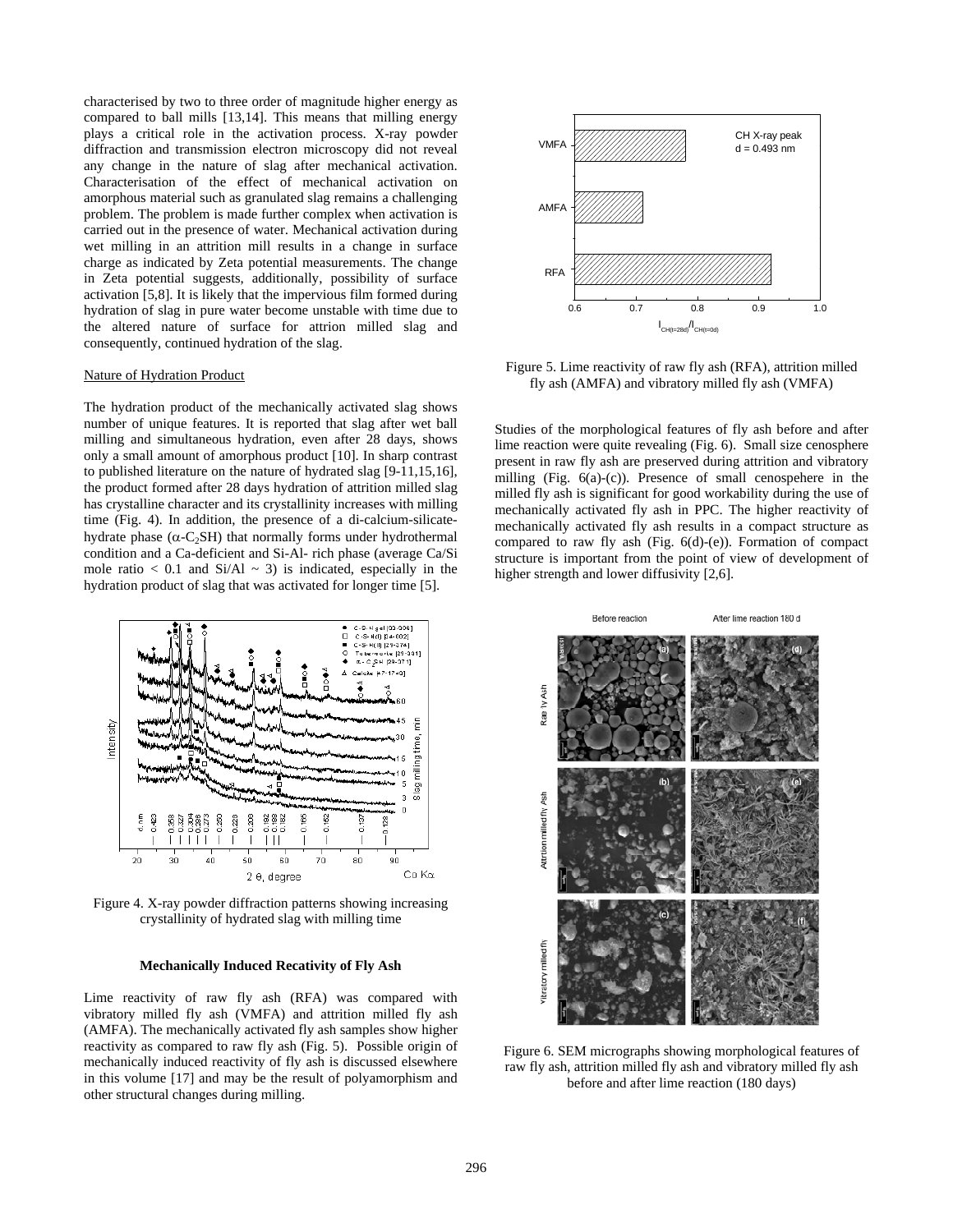# **Mechanical Activation and Utilisation of Blast Furnace Slag and Fly Ash in Blended Cements**

Cement formulations containing mechanically activated BF slag in the range of 50-95% and fly ash 25-75% were evaluated in terms of compressive strength and other physical properties, such as setting time, consistency and autoclave expansion. Commercial cements from benchmarked cement plants containing  $\sim 35\%$  BF slag and 25% fly ash were used as reference. It was found that upto 80% clinker can be replaced by attrition milled slag. However, replacement with vibratory milled slag of similar fineness (12-15 µm) was less effective. PSC containing attrition milled slag showed an increase in strength with increasing slag content upto 70%. Both attrition mill and vibratory mill gave good result in the case of fly ash  $(X_{50} \sim 5 \mu m)$  and 50-60% clinker could be replaced by mechanically activated fly ash [1,2,4,6-8].

#### **Prospects and Barriers**

Table 1 and 2 show typical estimates of energy saving and resource conservation potential as a result of enhanced utilisation of slag and fly ash due to mechanical activation.

**Table 1**. Energy saving potential with enhanced utilisation of slag and fly ash (typical energy data taken from reference [18,19])

| Unit                                   | Energy                            | <b>PSC</b> | <b>PSC</b>     |                  | <b>PPC</b> | <b>PPC</b>        |
|----------------------------------------|-----------------------------------|------------|----------------|------------------|------------|-------------------|
| operation/<br>process                  | (kWh/t)<br>50%<br>cement)<br>slag |            |                | (80% MA<br>slag) | 25%<br>FA  | 50% MA<br>$+$ Raw |
|                                        |                                   |            | $I^{\#}$       | П                |            | Fly Ash           |
| Raw material grinding                  |                                   |            |                |                  |            |                   |
|                                        | 15                                | 7.5        | $\mathfrak{Z}$ | 3                | 11         | 7.5               |
| Raw material blending & homogenisation |                                   |            |                |                  |            |                   |
|                                        | 10                                | 5          | 2              | 2                | 8          | 5                 |
| Coal grinding                          |                                   |            |                |                  |            |                   |
|                                        | 3                                 | 1.5        | 0.6            | 0.6              | 2.5        | 1.5               |
| Clinker section                        |                                   |            |                |                  |            |                   |
| Thermal                                | 3200                              | 1600       | 640            | 640              | 2400       | 1600              |
| (MJ/t)                                 |                                   |            |                |                  |            |                   |
| Electrical                             | 40                                | 20         | 8              | 8                | 30         | 20                |
| Cement grinding                        |                                   |            |                |                  |            |                   |
| <b>OPC</b>                             | 33                                |            | 7              | 7.               |            | 17                |
| <b>PPC</b>                             | 35                                |            |                |                  | 35         |                   |
| <b>PSC</b>                             | 40                                | 40         |                |                  |            |                   |
| Slag WM+ AM                            |                                   |            |                |                  |            |                   |
|                                        | 30                                |            | 24             | 24               |            |                   |
| Slag filtration & drying               |                                   |            |                |                  |            |                   |
|                                        | $6+WH$                            |            | 5              |                  |            |                   |
| Vibratory milling of fly ash           |                                   |            |                |                  |            |                   |
|                                        |                                   |            |                |                  |            | $35 - 90^*$       |

I and II alternate strategies : I-in plant usage; involves wet milling & attrition milling (WM+AM) and filtration and drying steps; II-onsite usage which involves no solid-liquid separation and drying

Typical estimate based on literature; energy saving possible even if the energy is as high as 360kWh/t Fly Ash !

**Table 2**. Resource conservation potential with enhanced utilisation of slag and fly ash (estimates based on data in [18,19])

| Resource                        | Conservation                                 |                                                 |  |  |  |
|---------------------------------|----------------------------------------------|-------------------------------------------------|--|--|--|
|                                 | Fly<br>Ash increase<br>from $25\%$ to $50\%$ | ΒF<br>slag<br>increase<br>from $50\%$ to $80\%$ |  |  |  |
| Lime stone<br>$(t/t$ cement)    | 0.25                                         | 0.3                                             |  |  |  |
| Clay Sand etc<br>$(t/t$ Cement) | 0.125                                        | 0.15                                            |  |  |  |
| Coal<br>$(t/t$ Cement)          | 0.03                                         | 0.036                                           |  |  |  |
| Refractory<br>$(g/t$ Cement)    | $90 - 100$                                   | $90 - 100$                                      |  |  |  |
| Air<br>$(Nm3/t$ Cement)         | 750                                          | 900                                             |  |  |  |

The values in Table 1 and 2 are indicative since continuous improvements in energy figures are taking place [20]. However, it is quite evident that immense energy savings and resource conservation potential exits for improved blended cements involving use of mechanically activated blast furnace slag and fly ash. In addition, a reduction in  $CO<sub>2</sub>$  (200-300 kg per tonne of cement produced) and other emissions can be anticipated. In spite of these advantages, there are number of barriers which need to be overcome for commercial exploitation of the processes developed as 'proof of concepts' at laboratory scale (Table 3).

**Table 3.** Mechanical activation based processes, mill(s) used, and barriers

| Process/Product                                                            | Mill           | <b>Barriers</b>                                                       |  |
|----------------------------------------------------------------------------|----------------|-----------------------------------------------------------------------|--|
| Portland Slag<br>Cement (PSC)                                              | Attrition mill | Wear related issues.<br>e.g. life of agitator                         |  |
|                                                                            |                | Portable mill for on-<br>site usage in ready mix<br>concrete industry |  |
|                                                                            |                | Large size mills for<br>cement plants                                 |  |
| Portland<br>Attrition mill.<br>Pozzolana<br>Vibratory mill<br>Cement (PPC) |                | 100-200 fold increase<br>in vibratory mill<br>capacity                |  |
|                                                                            |                | Evaluation of the bank<br>of vibratory mills                          |  |

Various process innovations (Table 3) rely on attrition mill and vibratory mill. Attrition mills are now widely used for grinding solids down to the sub-sieve size range, finer than 20 micron or so, for instance. The number of installations of these mills in commercial mineral processing plants is increasing steadily during the last decade and currently there are over few hundred installations world over from different manufacturers. There has been a steady increase in the capacity of attrition mills, in particular the mills of horizontal type. The typical maximum size of a horizontal type mill in early 1990's was about 500 litre.